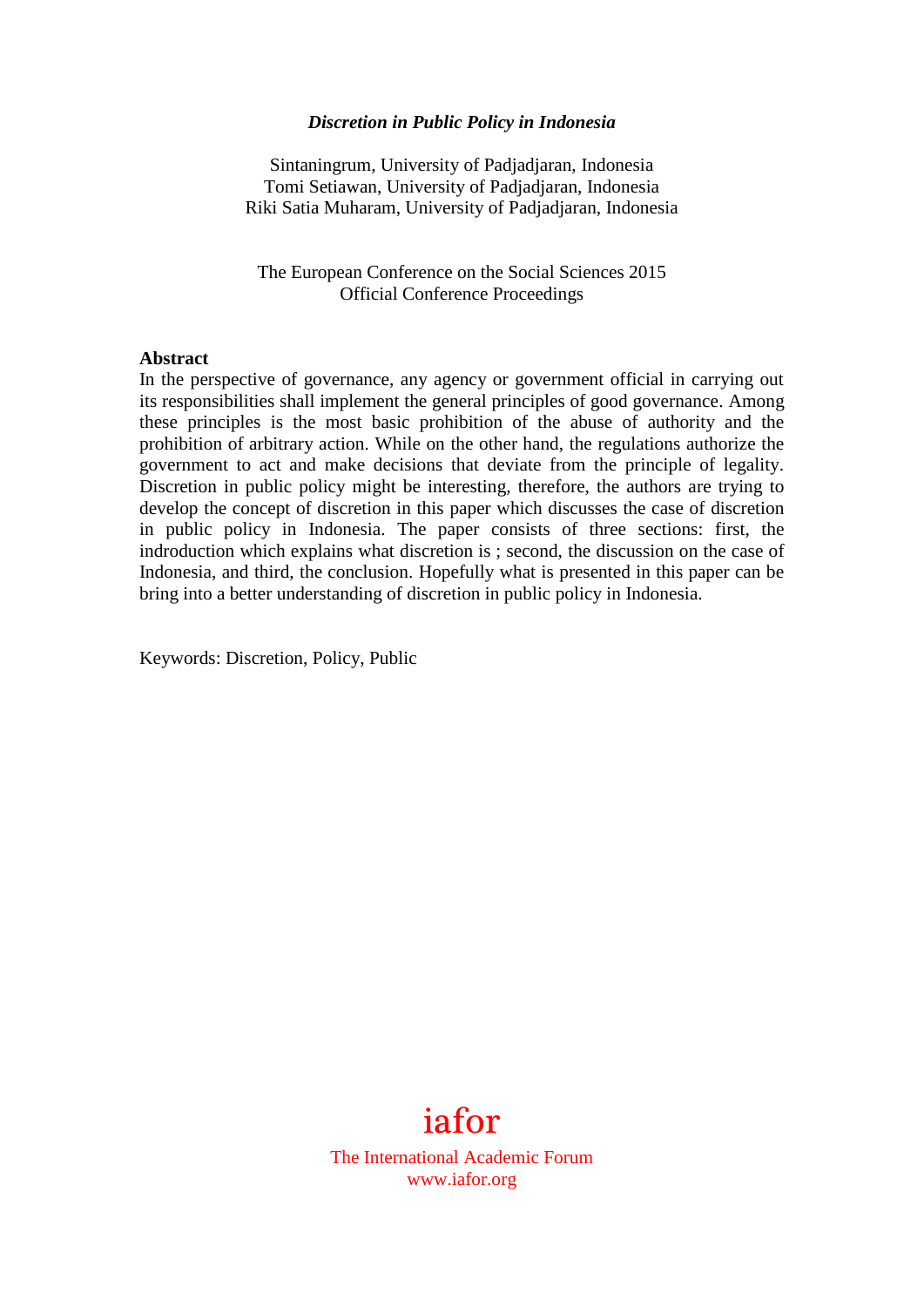#### **Introduction Discretion**

In the perspective of governance, any agency or government official in carrying out its responsibilities shall implement the general principles of good governance and it is expected that any measure taken by public officials can be run in accordance with existing laws corridor. Among the general principles of good governance is the most basic prohibition of abuse of authority and the prohibition of arbitrary action. While on the other hand, the regulations also authorize the government to act and make decisions that deviate from the principle of legality. This is then qualified as discretionary (German: Freies Ermessen). According to the Law Dictionary, discretion means the freedom to make decisions in any situation encountered in his opinion alone.

Oxford English Dictionary's difines discretion as the "liberty of deciding as one thinks fit, absolutely or within limits". Such limits are typically designed to ensure that decisions are principled rather than arbitrary, and that they respect human and civil rights. Kenneth Culp Davis, "A Public officer has discretion whenever the effective limits on his power leave him (or her) free to make a choice among possible courses of action or inaction".

There are several legal experts who provide such definition of discretion, defines S. Prajudi Atmosudirjo discretion, discretion (UK), discrétionnaire (France), Freies ermessen (Germany) as the freedom of action or decision of the competent state administration officials and authorities according to their own opinion . Moreover, discretion is needed as a complement of the principle of legality, which is the legal principle which states that every action or deed of the state administration must be submitted to the provisions of the Act. But in practice it is impossible for the Law to regulate everything in everyday life. Therefore, the need for freedom or discretion of the administration consists of free and bound discretion.

Indroharto defines discretionary authority as facultative authority, which does not require administrative official agency or state to impose its authority, instead provides a choice under certain conditions specified in the regulations. Sjachran Basah said that Freies ermessen is the freedom to act on their own initiative, but the actions of the state administration must be in accordance with the law, based on Pancasila. Diana Halim Koentjoro interprets Freies ermessen as the freedom of the administration or government (the executive) to act to resolve the problems arising in crunch, where the rules cannot solve the problem.

Esmi Warassih says that within the framework of the implementation of public policy, the bureaucrats can determine in its sole discretion to adjust to a situation where they are, especially with regard to the availability of resources such as information, funds, expertise, skilled personnel and the knowledge. That means, discretion is a phenomenon that is very important and fundamental, especially in the implementation of public policy. With the existence of this discretion it is expected that under the existing conditions a maximal result or goal can be achieved.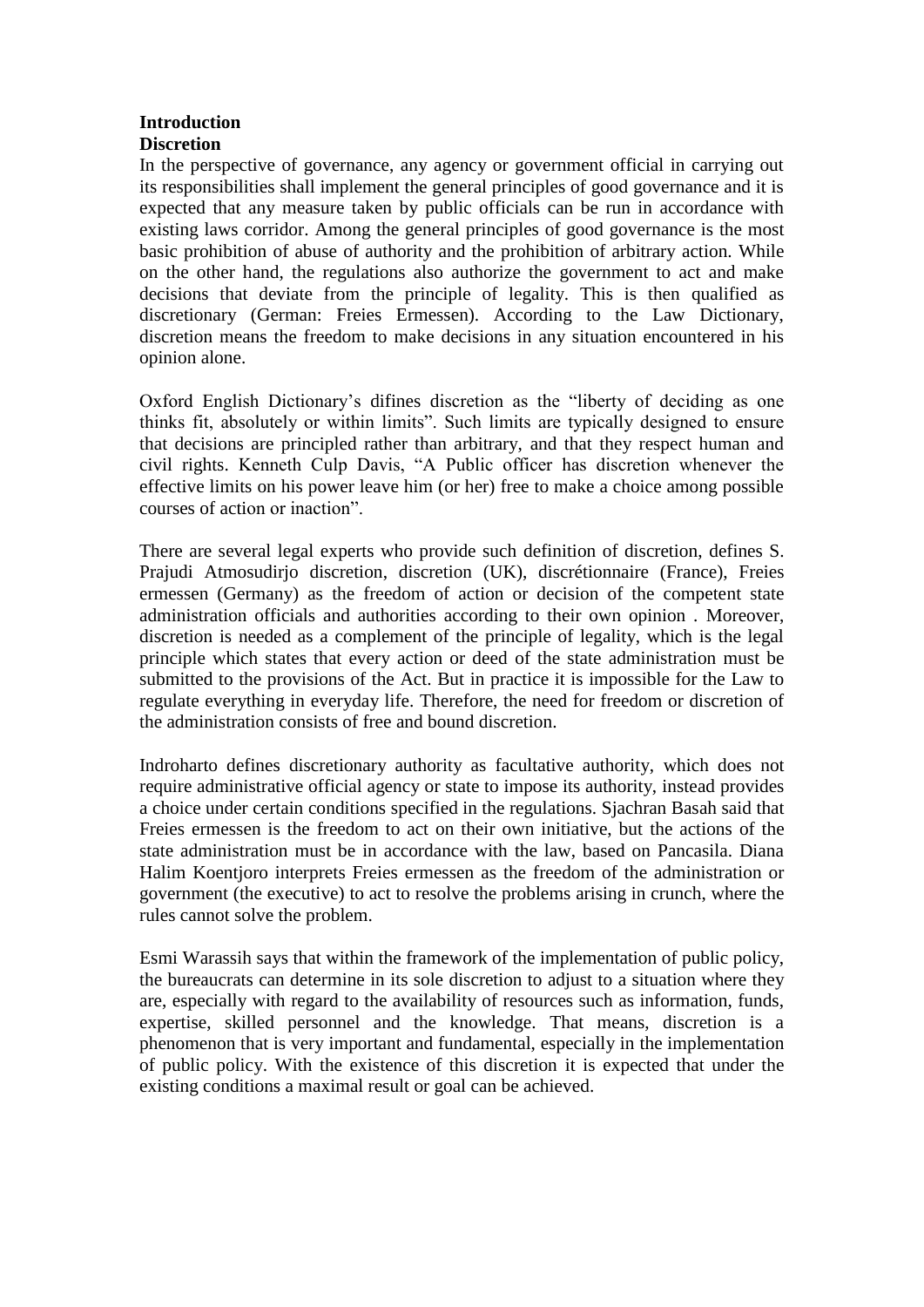According to Saut P. Panjaitan, discretion is a form of deviation from the principle of legality. Meanwhile, according to Benjamin, discretion is defined as the freedom of officials to make decisions in its sole discretion. Furthermore Gaius T. Lumbuun defines discretion as follows :

> "The policy of state officials from central to local public officials that essentially allow conduct a policy that violates the law, the three conditions. Namely, in the public interest, is still within the limits of jurisdiction, and does not violate the general principles of good governance (AUPB). "

Regarding the definition, T. Lumbuun Gaius explains that people who use discretion might be violating the principle of legality, but in theory the use of discretion does not violate the public interest and represents an instant decision (without a plan) therefore is not a criminal act.

Based on the above definitions, it can be concluded that the essence of discretion is the freedom of administrative agencies or officials of government to act or to make decisions according to their own opinion as a complement of the principle of legality when the law is not able to resolve certain problems that arise in emergency or in some critical situations and where the rules doen not exist or the existing regulations are unclear.

According to Muchsan, implementation of discretion by government officials (executive) is restricted to 4 (four) things, namely :

- 1. In the event of a legal vacuum;
- 2. The freedom of interpretation;
- 3. The existence of legislative delegation;
- 4. For the sake of compliance with legal interest;

Based on the above, it can be concluded that the use of discretionary powers by the Board / administration Officers can only be done in certain cases where the legislation does not exist or because the existing regulations are unclear, in a state emergency / urgent public interest specified in the legislation.

According to Bagir Manan, the government authority establishes regulations for several reasons : first, to understand and to emphasize the difference between the division of powers and the separation of organ function, because the function of the establishment of the rules should not be separated from the function of governance. Second, the government welfare state requires a legal instrument to organize the general welfare. Third, to support the rapid changes in society, encouraging the state administration to play a greater role in the formation of legislation. There are several benefits from the use of discretion by government officials : Government policy contingency related to people's lives can be decided or imposed by the government although it is still debated in juridical or even in a legal vacuum. The Board or government officials are not stuck in legal formalism, assuming that there is no legal vacuum for every public policy insofar as it relates to the public interest or the public at large; The nature and the wheels of government have become more flexible, so that the public service sector more vibrant and development for improving the welfare of the people be not static in the sense remains dynamic.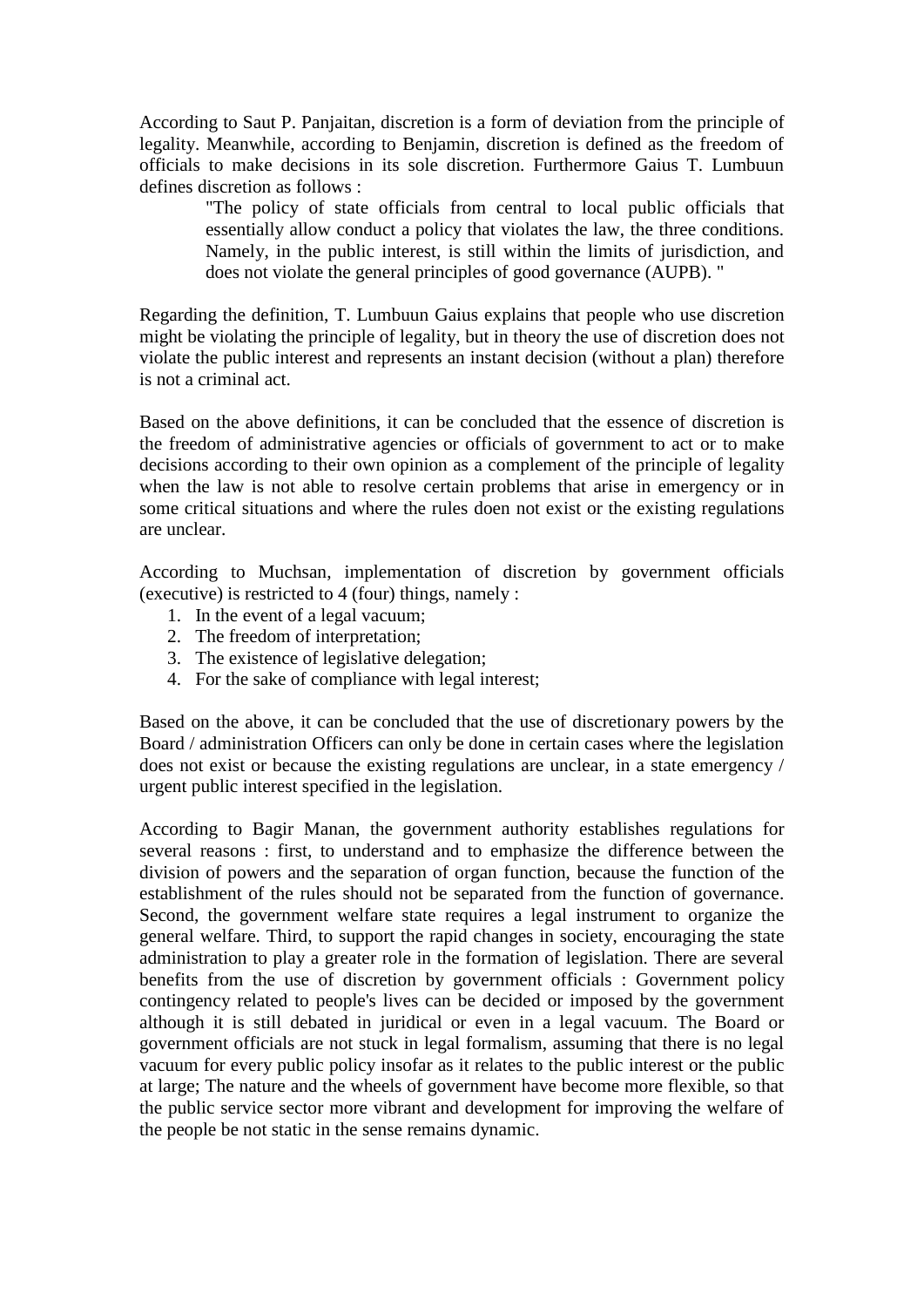## **Discussion**

### **Discretion in Public Policy in Indonesia**

The Law No. 30, 2014 states that discretion is the Decision and / or action determined and / or carried out by Government officials to address concrete problems encountered in the implementation of government that gives option in case of incomplete or unclear legislation, and / or the stagnation of government.

Discretion can only be done by authorized government officials. Discretion aims to: launch governance, fill a legal vacuum, provide legal certainty and overcome the stagnation of government under certain circumstances in order to respond to the public interest. Discretion does not conflict with the provisions of the legislation as long as it is based on objective reasons , does not give rise to a conflict of interest and is conducted in good faith.

Officials who are using discretion must describe the purpose, objectives, substance, as well as administrative and financial impact which potentially alter the State's financial burden and results. Then shall submit an application for approval in writing to the official boss. Within 5 (five) working days after the application file is received, Tops officials set approval, repair instructions, or rejection. If the boss Officials denial, the official supervisor must give reasons for refusal in writing.

In free discretion, the Act only establishes the boundaries and the state administration is free to make any decision that does not exceed / violate the boundaries. Whereas in bound discretion, Act establishes administrative decision alternatives and the state administration is free to choose one of the alternatives provided by the Act.

Concrete examples of bound discretion is the provision of severe disciplinary punishment for the Civil Servants in the form of dismissal according to the Article 8 paragraph b of Government Regulation No. 32 of 1979 on Dismissal of Civil Servants. In the case of dismissal because sentenced to prison by a court decision that has had legal still, as intentionally committed a criminal offense which is punishable by a maximum of four (4) years, or threatened with a more severe punishment. In the explanation that the dismissal as mentioned in this article can be performed with respect or not with respect, one way or another depending on the consideration of the competent authority on heavy or light acts committed and large or small consequences caused by the act. Although the maximum criminal penalty for a criminal offense has been established, but the sentence imposed / decided by the judge of the type of criminal offense that can vary with respect to the severity of the criminal offense committed and the size or the consequences thereof.

So in considering whether civil servant who has a felony that will be laid off or not or whether it will be honorably discharged or not with respect must consider the factors that encourage civil servant who commits a criminal act it, and should be considered severity of court decisions handed down.

In this case, the competent authorities impose severe disciplinary punishment can define severe disciplinary action will be dropped if not honorable discharge at his own request or dishonorable discharge depends on the assessment of severity of violations committed by the Civil Service so if Servants Civil concerned deserve sentenced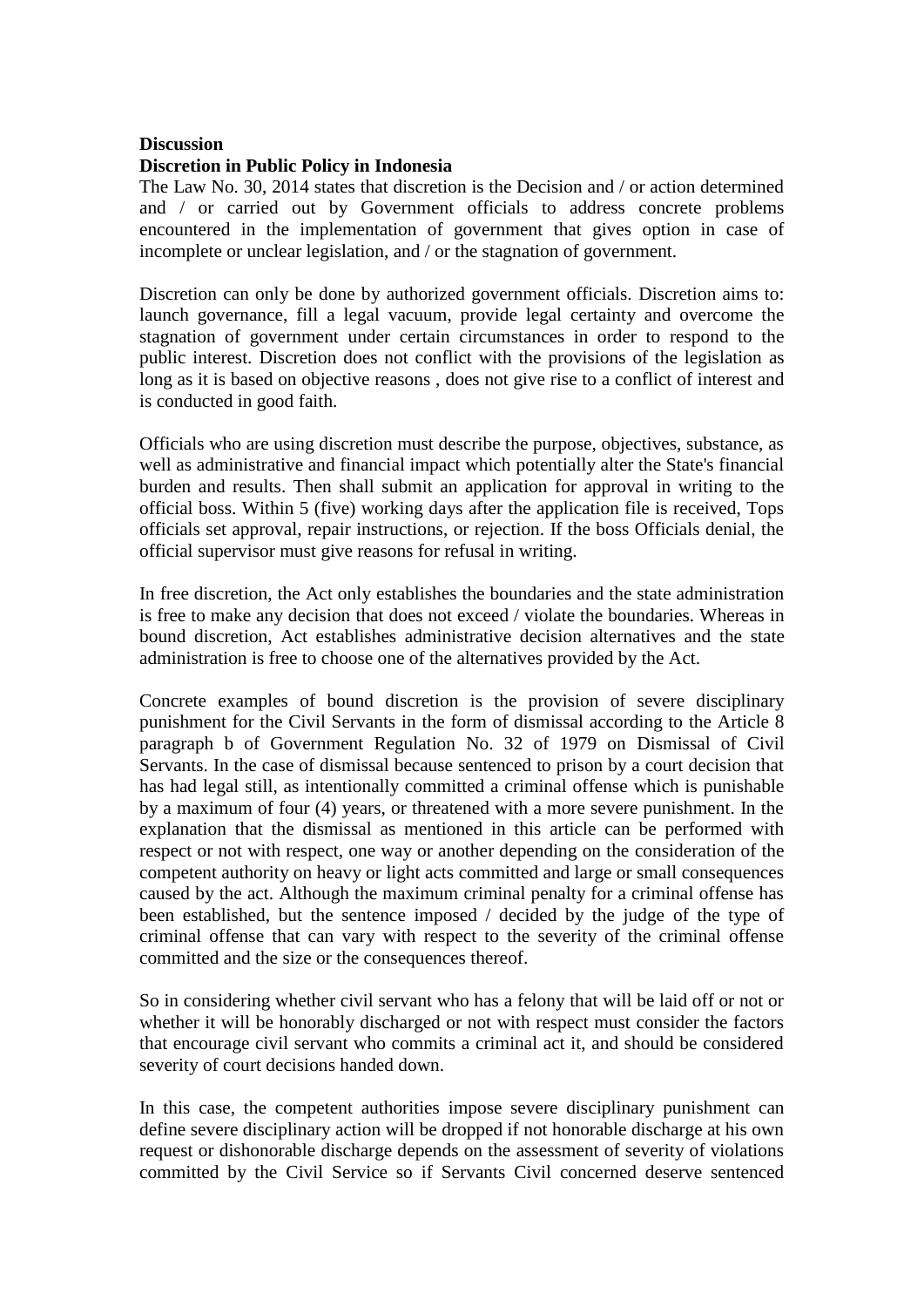disciplinary dismissal with respect not his own request or dishonorable discharge is bound discretion.

Executive level is very close to the public service function. One positive example of discretion committed by government officials is described as follows: "At an intersection, in a traffic jam condition, flow of direction A is too dense while the reverse direction (flow B) is empty. The policeman then gives instructions to the drivers to keep going despite the traffic light is red ". Using the example above, discretion can be used for the purpose of public interest. This indicates that the government should actively interfere with public service which means that the state administration should not refuse to make a decision or act because of the absence of legislation. Freedom of movement is given to the government ; a free hand called discretion.

Discretion as a freedom of action would be susceptible to the complexity of the problem because it deviates the principle of legality in the sense of "exception". When the implementation of discretion takes wrong direction that will cause a huge loss to the community. Experience indicates that many government officials use discretion not in accordance with predetermined rules. Discretion is frequently used as a mean for personal profit or for the benefit of a particular party. Therefore, it is necessary to set limits of tolerance for the use of discretion.

Restriction is necessary because the user's discretion ordinary man who can do no wrong at any time or mistaken. For example, a traffic policeman who orders cyclists, rickshaws, motorcycles, cars and others to pass when the traffic lights is red, giving signs that they may pass is using discretion for the public interest, public safety, public service smoothness, and others in accordance with Law No. 2 of 2000 on the right of the Police have to apply discretion in their duties.

Another example can be seen at the hospital and clinic waiting room where it is written on the board : "We serve patients by emergency nature of the illness, not on the basis of first come". This is different from the public service average where those who come first are the first to be served.

Users of public services there may flout the contents of the board and claim the right to demand the respect of the principle of excellent customer service, which is applied in other places. They may protest to public officials there because that is considered to be outside the norm. But otherwise, the doctor or nurse with the capacity to act as a public official in charge there, has the right to assert the authority to exercise discretion, which is located behind the task, to reflect the implementation of crisis management, under the responsibility of the profession.

When discretion is run in the public interest there is no problem, whereas it becomes a problem when it is used as a mean for other purposes. For example, the issue of traffic control by police, a police officer asks the drivers to keep passing though the light is red, or closes some roads and diverts them to other roads just because of laziness to move. Discretion that has been committed by the police is not appropriate, because the problem occurs only mere removal, remove congestion from which should be the responsibility, moved to another place in the hope that the perpetrators of discretion free from congestion problems.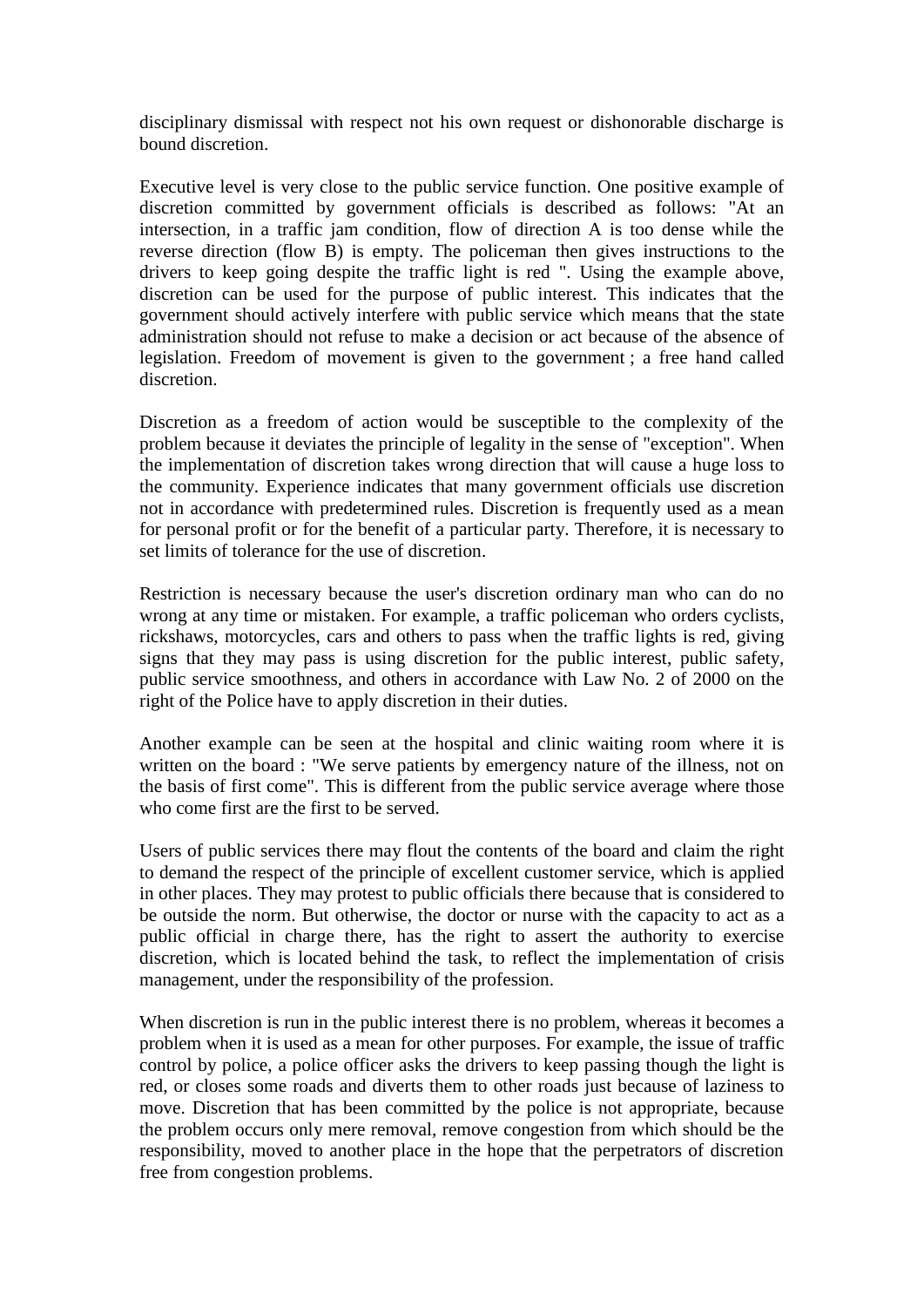Discretion will be related to the subject matter that has the authority to make discretionary, the subject is authorized to make a discretionary state administration within the meaning of the narrow sense, ie the executive. Simple forms of administrative decisions outside of legislation that can be seen in the example of everyday life such as a memo issued by the officials, announcements, decrees (SK), determination letters, and others.

Kebumen Regent discretion done by stopping M. Budi Waluyo, SE, Sri Budiarti, Sugiarti and Siti Jaimah as PD employees. BPR Market Bank Kebumen for allegedly involved in the case of fictitious credits that occurs in PD. BPR Market Bank Kebumen.

The authority to dismiss employees PD. BPR Market Bank Kebumen actually Directors, the Board of Directors has the authority to appoint and dismiss employees of the Regional Rural Banks in accordance with the Regulation of the Minister of the Interior No. 22 of 2006 Section 37 subsection b, as well as Kebumen District Regulation No. 2 of 2002 which states that the Board of Directors are lifted and dismiss an employee with the approval of the Supervisory Board of Regents through by legislation in force.

But because of an urgent situation occurs where the credit fictitious suspected adverse PD. BPR Bank Kebumen market worth more than 1.5 billion rupiah led to all the Members of the Board of Directors have also been dismissed in advance by the Regent of Kebumen, the Board of Directors is authorized to dismiss employees attributive PD. BPR Market Bank Kebumen, can not carry out their duties because at the time Plaintiff dismissed, at that time there was Acting Managing Director.

In such circumstances, Kebumen Regent has taken a policy decision to publish the dismissal of the plaintiff by basing on the Central Java Governor Decree No. 64/2002 dated May 13, 2002 which stated Acting (Acting), Acting Officer (Acting), Officer Daily Executive (Acting) and Officer Running Tasks (YMT) is not authorized to set policy such as setting binding decrees and imposition of disciplinary punishment.

PTUN Semarang in Decision Number. 48 / G / 2008 / PTUN.SMG, 49 / G / 2008 / PTUN.SMG, 50 / G / 2008 / PTUN.SMG, and 51 / G / 2008 / PTUN.SMG each April 2, 2009 has confirmed the action The Kebumen regent although attributive authority to dismiss employees PD. BPR Bank Kebumen market is in the hands of directors by reason of urgency and in the public interest and not competent Acting (PJS) Managing Director to dismiss employees PD. BPR Market Bank Kebumen.

Subang regent Eep Hidayat, be convicted in a corruption case collection costs land and building tax (PBB) Subang, the Supreme Court (MA) decided EEP guilty and should be jailed for five years, fined Rp 200 million and the subsidiary three months in prison and obliged to return state funds amounting to Rp 2,548 billion. The Supreme Court canceled the verdict of acquittal previously issued Bandung Corruption Court. Simply put, the regents levy property taxes to repair damaged roads, but not budgeted and set on the year. It can be illegal even if for public services.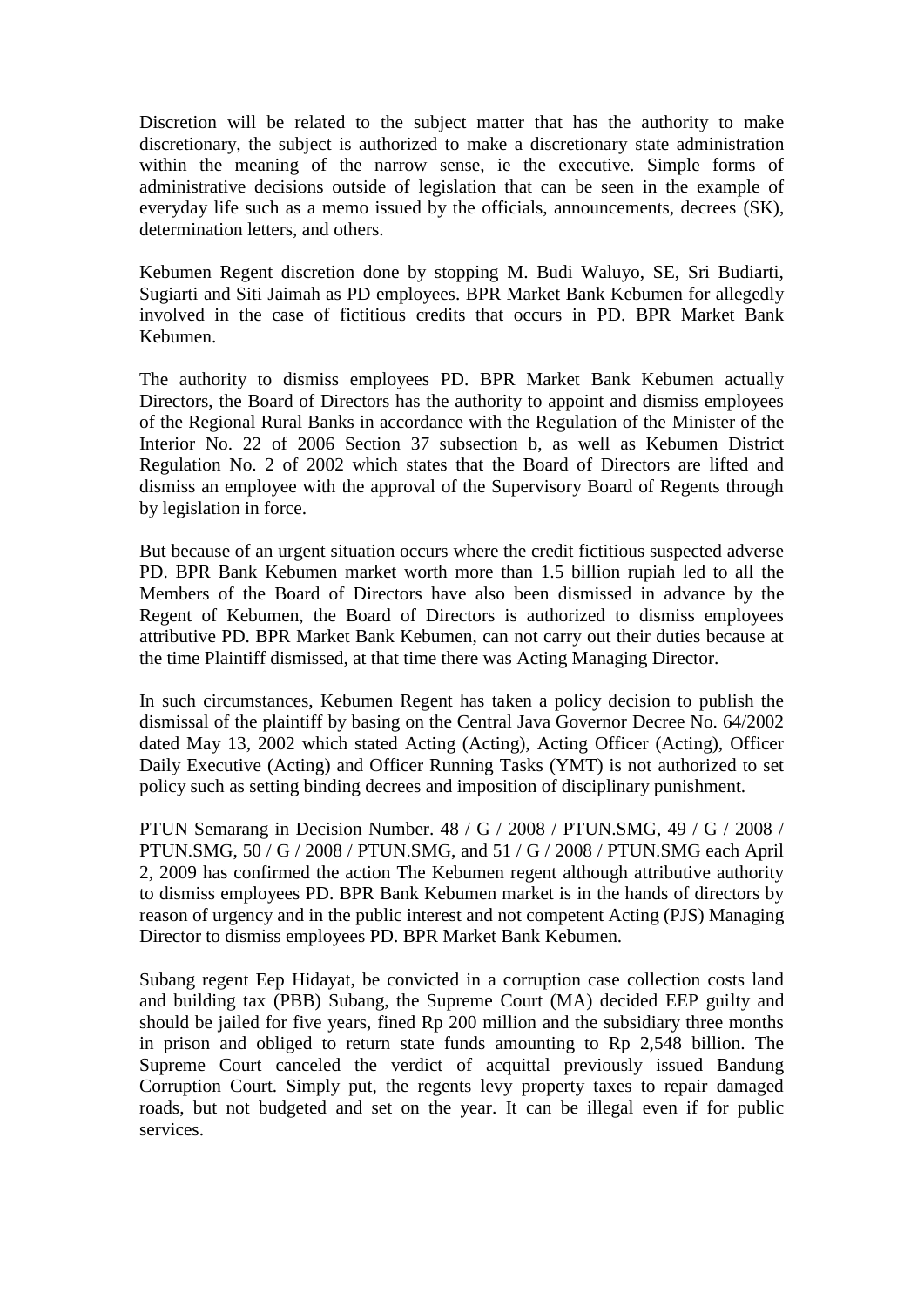Minister of Health, Siti Fadilah Supari became a suspect on suspicion of abuse of authority administration of corruption related to the procurement of goods by direct appointment of bird flu vaccine, which caused the state a loss of about USD 6 billion. Siti Fadilah Supari approved the appointment of direct procurement of medical equipment and hospital supplies to cope with an outbreak of bird flu. Time constraints make Siti Fadilah Supari must perform discretionary, but as a result he was made a suspect because it does not comply with the rules.

## **Conclusion**

Discretion is decisions and/or actions to address concrete problems encountered in the implementation of government where laws and regulations that provide choice, not regulate, in complete or unclear, or the stagnation of government. Discrection could have a positive or negative impact, although the discretionary nature of the move on powers is one of their advantages, misuse of that discretion has the potential to seriously undermine the objectives of the legislation and to damage public confidence in policing. The exercise of any governmental power – be it legislative, executive, or judicial in nature – necessarily involves the exercise with appropriate restraint and judges recognize that they must be constantly vigilant in this regard. It is therefore important that the exercise of discretion be properly managed in terms of being reasonable, bonafide, principled and consistent. That management will only come about with adequate training, clear guidelines and cultural awareness.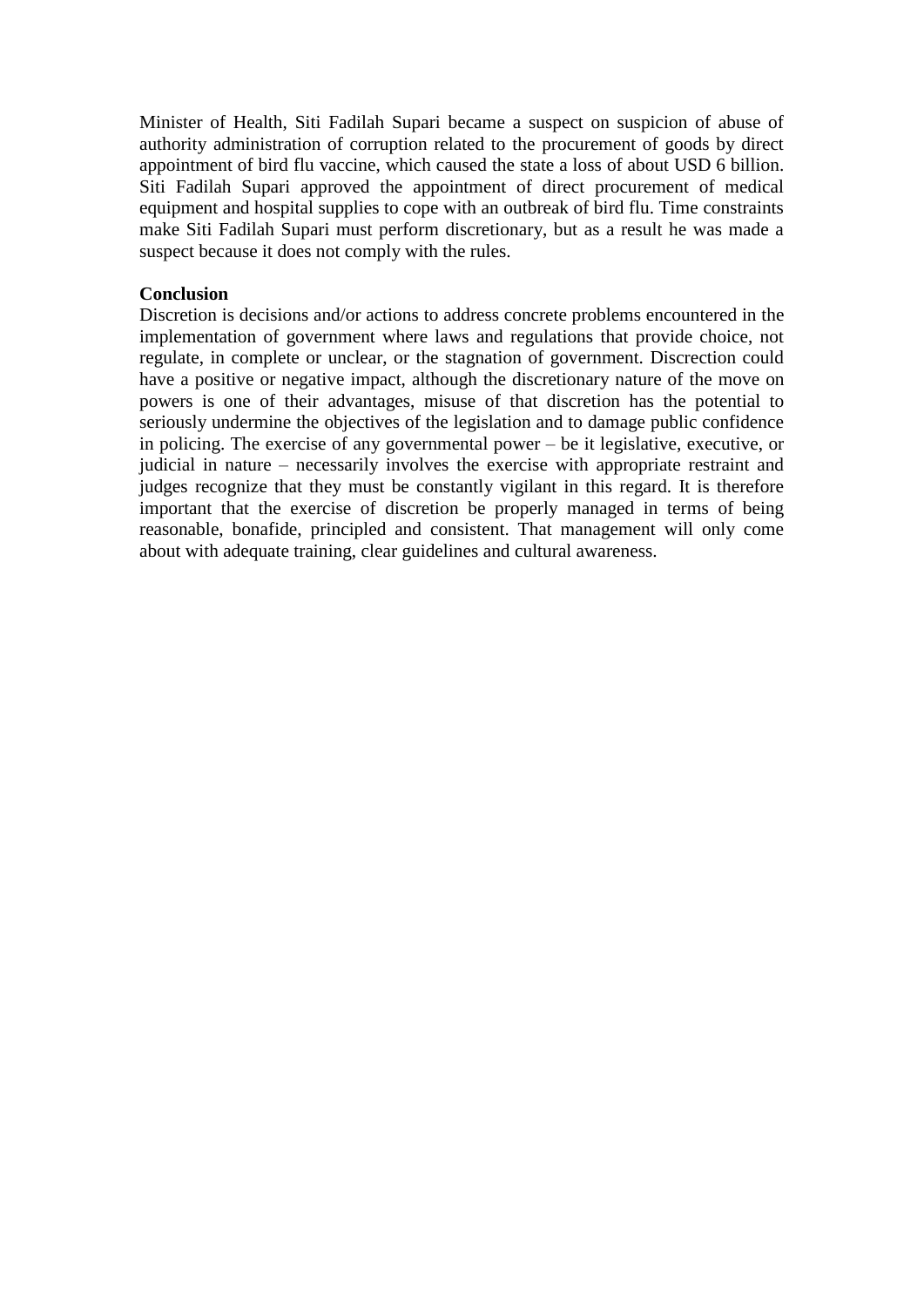# **References**

## **Books :**

Diana Halim Koentjoro. 2004. *Hukum Administrasi Negara*. Ghalia Indonesia : Bogor.

Esmi Warassih. 2005. *Pranata Hukum Sebuah Telaah Sosiologis*. Semarang : PT. Suryandaru Utama.

Hardjon, Philipus M. 1997. *Pengantar Hukum Administrasi Indonesia*. Gadjah Mada University Press. Yogyakarta.

Ibrahim, Amin. 2009. *Pokok-Pokok Administrasi Publik dan Implementasinya*. Refika Aditama. Bandung.

Indroharto. 1993. *Usaha memehami Undang-Undang Tentang Peradilan Tata Usaha Negara, Buku I*. Jakarta : Sinar Harapan.

Islamy, Irfan. 1991. *Prinsip-Prinsip Perumusan Kebijaksanaan Negara*. Bumi Aksara. Jakarta.

JCT Simorangkir dkk. 2008. *Kamus Hukum.* Penerbit Sinar Grafika. Jakarta. Lawrence M Friedman. 2009. *Sistem Hukum Perspektif Ilmu Sosial.* Nusa Media. Bandung.

Muhammad Alim. 2008. *Pengujian Konstitusional Dalam Al Qur'an*. Majalah Hukum Varia Peradilan.

Nawawi, Hadari. 1994. *Ilmu Administrasi*. Ghalia Indonesia. Jakarta.

*Policy Statement on Judicial Discretion and Mandatory Sent*encing. Prepared by Ohio Judicial Conference Criminal Law & Procedure Committee.

Ridwan HR. 2006. *Hukum Administrasi Negara*. PT. Raja Grafindo Persada. Jakarta.

SF Marbun dkk. 2001. *Dimensi-Dimensi Pemikiran Hukum Administrasi Negara*. UII Press. Yogyakarta.

Sjachran Basah. 1997. *Eksistensi dan Tolak Ukur Peradilan Administrasi Negara di Indonesia.* Alumni. Bandung.

S. Prajudi Atmosudirjo. 1994. *Hukum Administrasi Negara*. Ghalia Indonesia. Jakarta.

Simon Bronitt and Philip Stenning. *Understanding Discretion in Modern Policing*.

Stephan Sauer European Central Bank. *Discretion Rather Than Rules ? When is Discretionary Policy Making Better Than The Timeless Perspective*.

[Wildan](http://studihukum.blogspot.com/) Suyuthi. 2007. *Etika Profesi, Kode Etik dan Hakim Dalam Pandangan Agama.* Mahkamah Agung RI.